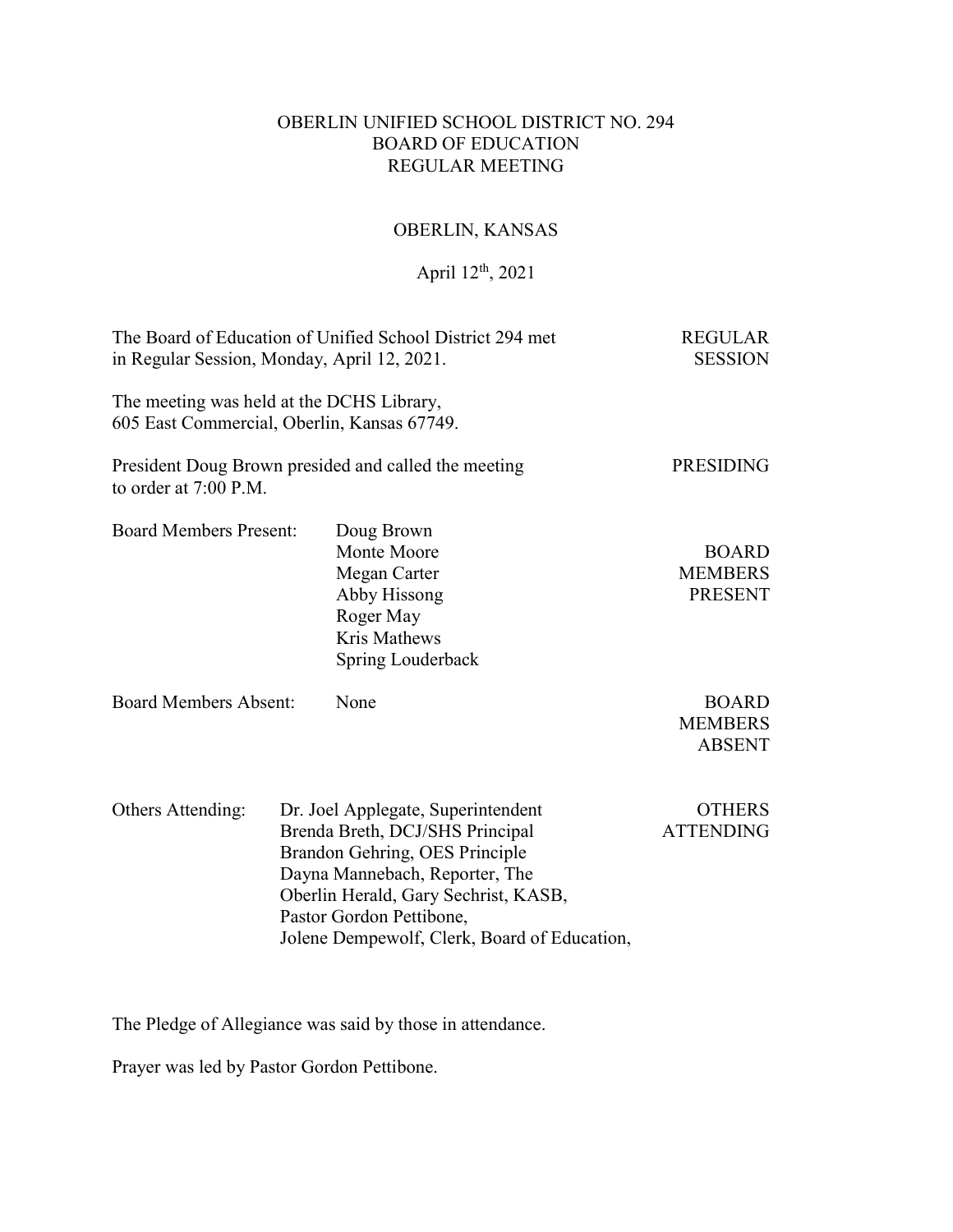There was no Public Forum this evening.

#### DURING BOARD FORUM:

Abby Hissong reported on the Northwest Kansas Educational Service Center meeting she recently attended. Spoke about the regional round table and how shortages are everywhere.

#### ADOPTION OF THE AGENDA:

Dr. Joel Applegate asks to add E.) Curriculum and F.) Teacher Appreciation.

| Moved by Megan Carter and seconded by Kris Mathews to | <b>MOTION</b> |
|-------------------------------------------------------|---------------|
| adopt the agenda with the following changes.          | Adopt         |
|                                                       | Agenda        |

Voted on and carried unanimously, 7-0.

#### FINANCIAL REPORTS:

Diane Mann from Smoky Hill gave her report on the financials. Talked about upcoming deposits and how the school stands with the last three-year budget comparisons.

BOARD GOALS FOR 2020 - 2021

Review of Results of Climate Survey:

Gary Sechrist from KASB went over the results of the climate Survey. More Staff completed the survey then last year.

(Gary Sechrist left the meeting at 7:37 P.M.)

## CONSENT AGENDA ITEMS WERE REVIEWED FOR APPROVAL:

\*Minutes of the February 8, 2021, regular meeting (with the updated reflect on the vote for Shooting Sports) (This Meeting was approved with the changes and signed) \*Minutes of the March 8, 2021, regular meeting (meeting was approved and signed) \* Payment of bills as presented (Board asked for two checks to be removed from payment and to speak with Raye's about late charge) (form signed by attending board members) \*Wendy Jacobs Resignation – This was approved by the Board.

Moved by Spring Louderback and seconded by Monte Moore to MOTION approve the consent agenda with the changes to remove two Approve bills from being paid and to talk to Raye's about late payment Consent Agenda

Voted on and carried unanimously, 7-0.

Annual Agenda Items and Reports: No Annual Agenda to report on this month.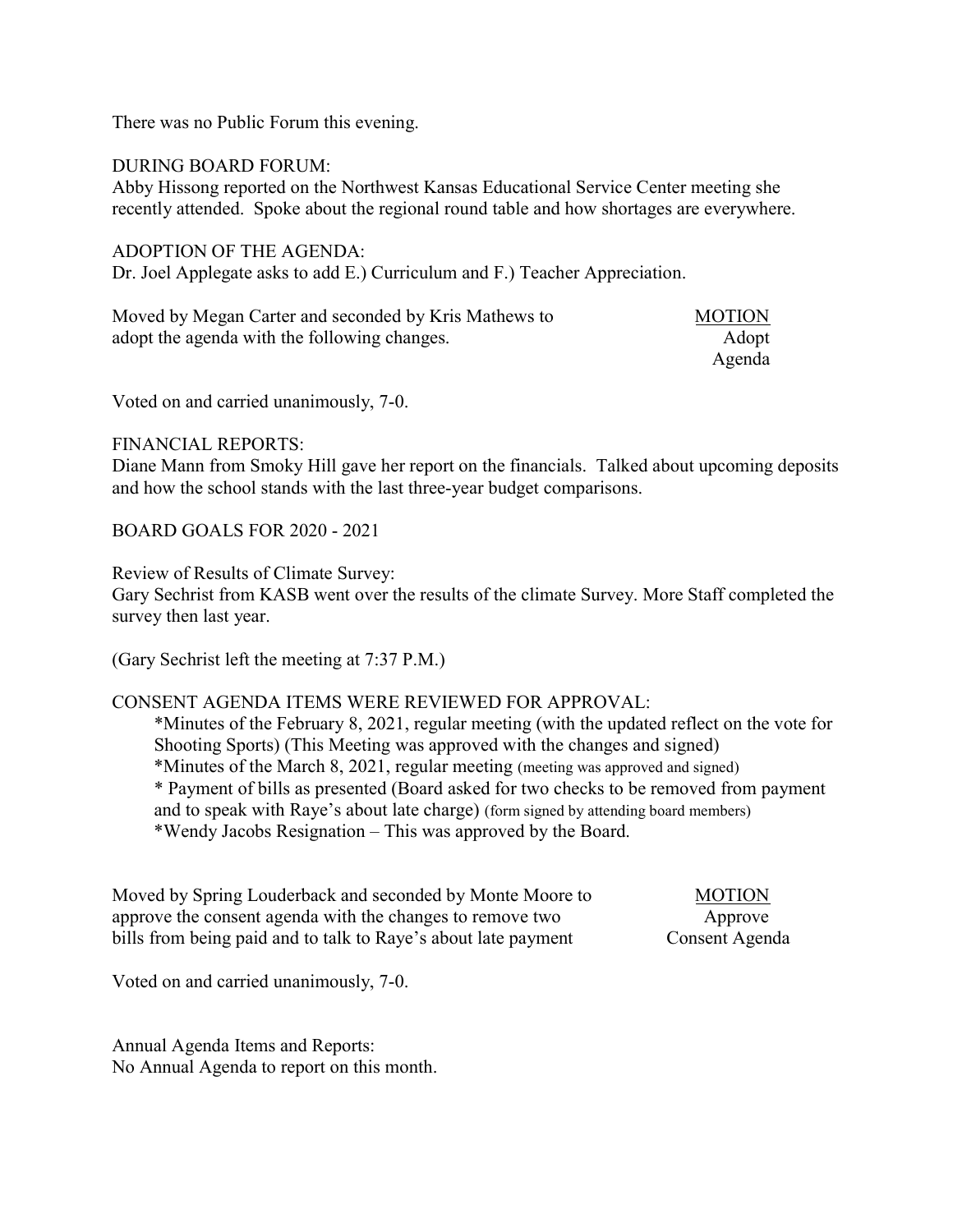Items for Discussion:

# BANK ACCOUNTS AND OTHER HOLDINGS AT FNB:

Jolene Dempewolf presented to the board the bank accounts and CD that are at the First National Bank. At this moment the board would like more information as to what funds the money is left for.

# SYMMETRY/MIDWEST ENERGY BILLS AND KASB/KJUMP RECOMMENDATIONS:

Dr. Joel Applegate and Jolene Dempewolf presented on what they have found out through KJUMP about the school's high gas bill. Presented to the board was two options of action to handle the high gas bill. The Board at this time decided to move this item into an Action Item.

# QUESTION ABOUT HIRING ELEMENTARY POSITION:

Brandon Gehring spoke about how many applicants have applied for 5th grade teaching positions. Those interviews will be conducted this month. Brandon asked the board if we have a good candidate for the position if he can hire. The Board at this time would like to move this to an action item.

# CURICCULLUM POSITION:

Brandon Gehring talked to the Board about how beneficial adding a curriculum position would be to the district. Told the Board that we have a teacher qualified to do it but would have to hire someone to fill the teacher's current position.

# TERRY REAM:(Discussion of equipment needs for school grounds)

Terry Ream spoke with the board about the use of new equipment and why he is choosing the equipment that he needed. Ask the board if there is any other information that he needed to look up.

## TEACHER APPRECIATION:

Talked about having an evening meal at the Gateway on a Wednesday. This evening meal would include all staff and their spouse to join. Dr. Applegate said we will get with the Gateway and see what date will work.

Pastor Gordon Pettibone left the meeting at 8:18 P.M. Terry Ream left the meeting at 8:25 P.M.

# ACTION ITEMS

SYMMETRY/MIDWEST ENERGY BILLS AND KASB/KJUMP RECOMMENDATIONS: Dr. Joel Applegate and Jolene Dempewolf presented on what they have found out through KJUMP about the school's high gas bill. Presented to the board was two options of action to handle the high gas bill. The board decided to go with option number two. Option number two is take legal action against Symmetry and pay the \$4.57 per thermal units used and pay the \$400.00 legal fee.

Moved by Kris Mathews and seconded by Megan Carter to MOTION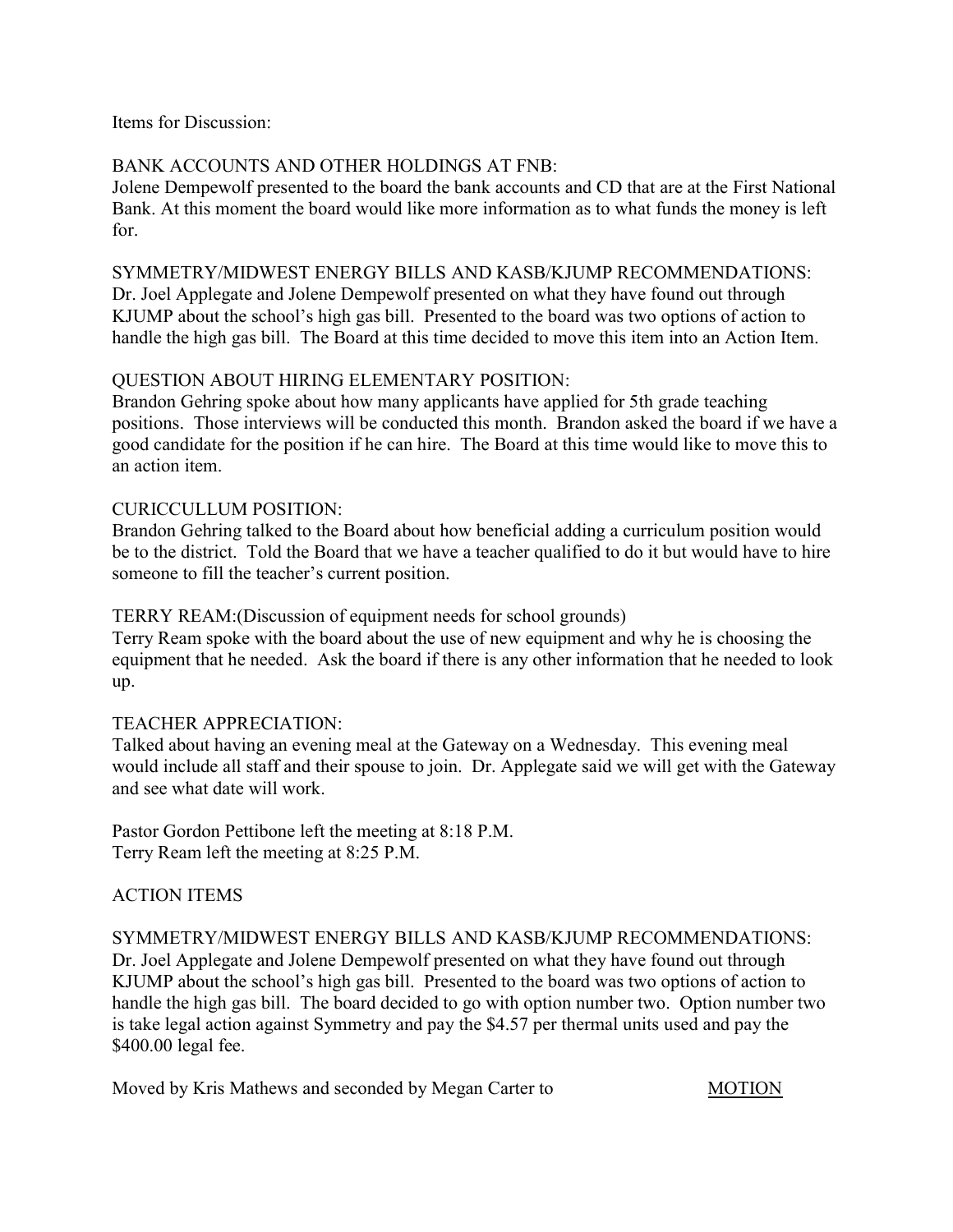Do Option number 2 and taking legal action against Symmetry To Go with

 Option #2 On legal action Against Symmetry

Voted on and carried unanimously, 7-0.

APPROVAL OF BRANDON HARDWICK FOR HEAD FOOTBALL COACH: (Brandon Gehring) Brandon Gehring spoke about Brandon's history of coaching and thought he would do a good job on coaching football.

Moved by Abby Hissong and seconded by Roger May to MOTION Hire Brandon Hardwick as HS Head Football Coach. To Hire Brandon

 Hardwick as HS Head Football Coach

Voted on and carried unanimously, 7-0.

APPROVAL OF RECOMMENDATION FOR SHAWN BAKER AS ASST. JR HI VOLLEYBALL COACH: (Brandon Gehring) Brandon Gehring spoke about Shawn Baker's history of coaching and thought she would do a good job helping coach Volleyball.

Moved by Roger May and seconded by Spring Louderback to MOTION Hire Shawn Baker as Asst. JR HI Volleyball coach. To Hire Shawn Baker

 As Asst. JR HI Volleyball Coach

Voted on and carried unanimously, 7-0.

Jillian Springer left the meeting at 8:58 P.M.

#### APPROVAL TO MOVE FORWARD WITH GMCN ARCHITECTS:

Dr. Joel Applegate presented to the board the cost of each phase to look and work on a plan for the high school. Board Looked it over and would like them to also look at the elementary school.

Moved by Abby Hissong and seconded by Kris Mathews to MOTION Have GMCN add the elementary and set up time to meet To Have GMCN with architects at the building. Add the elementary

 And to set time with Architects.

Voted on and carried unanimously, 7-0.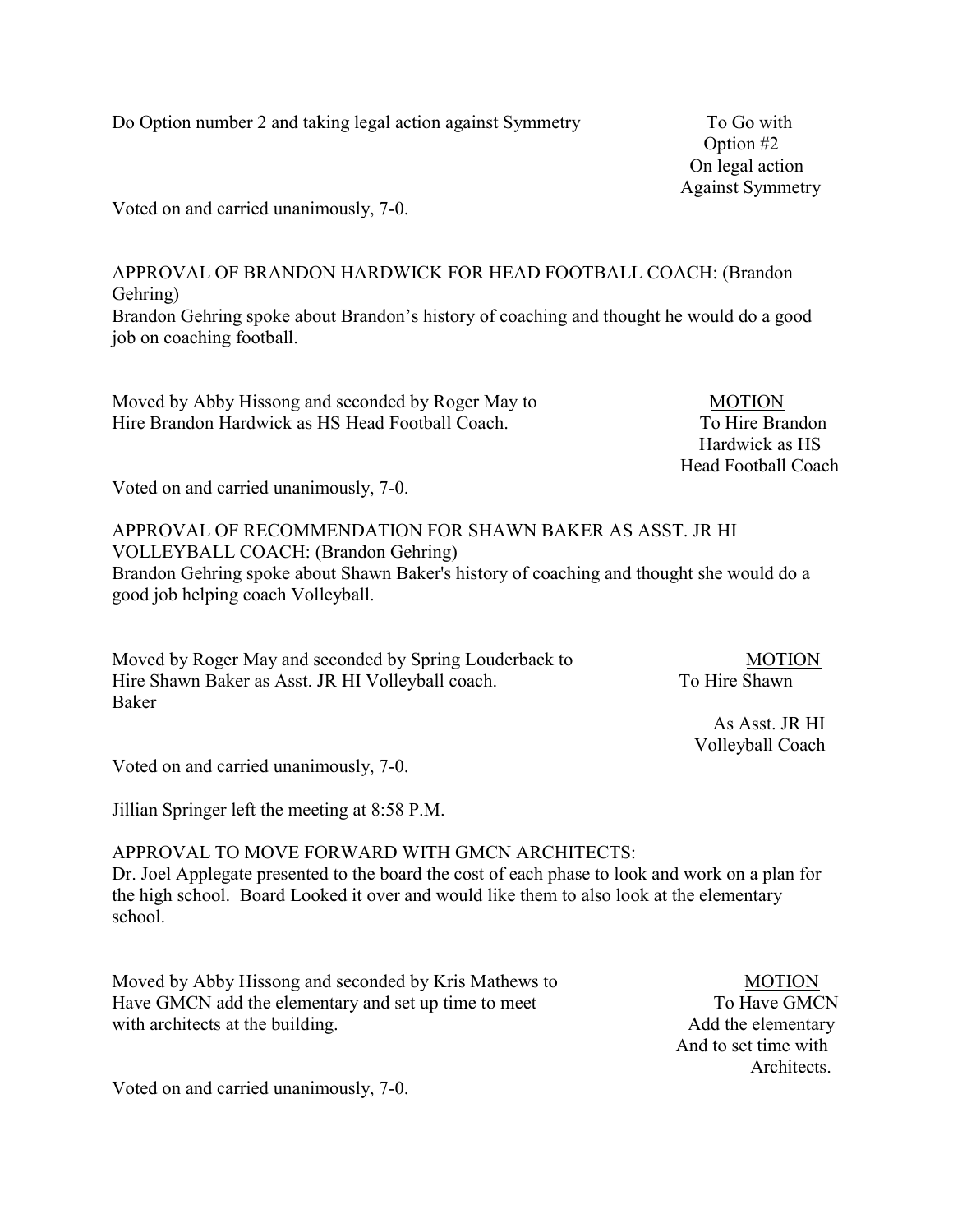## APPROVAL OF NEW BCBS INSURANCE RATE:

Board approved to go with the new rate options. Board continues to cover the same insurance amount as last year.

Moved by Abby Hissong and seconded by Spring Louderback to MOTION Approve new BCBS rates and keep the same amount To Approve new BCBS covered by the district for next year. Rates & Keep the same

Amount covered by District for next year.

Voted on and carried unanimously, 7-0.

## APPROVAL OF QUOTE/BID FOR BLEACHERS:

The Board was presented with two bids for the exact same style. Comparing the two bids the Board decided to go with the Huss Bid.

| Moved by Abby Hissong and seconded by Spring Louderback to | <b>MOTION</b>   |
|------------------------------------------------------------|-----------------|
| Approve the Huss bid for the new bleachers.                | To Approve Huss |

Voted on and carried unanimously, 7-0.

STRATEGIC PLANNING:(Dr. Applegate) The board was presented with the options of Strategic planning.

Moved by Megan Carter and seconded by Spring Louderback to MOTION Approve the strategic planning to be applied for next spring. To Approve Strategic

Planning for next Spring.

Voted on and carried unanimously, 7-0.

#### WINDOW BIDS:

The board approved to do all windows on the bid and use ESSER II Funds to pay for new windows.

Moved by Spring Louderback and seconded by Monte Moore to MOTION Approve all windows on bid and to use ESSER II Funds. To Approve all Windows

Bid for new bleachers.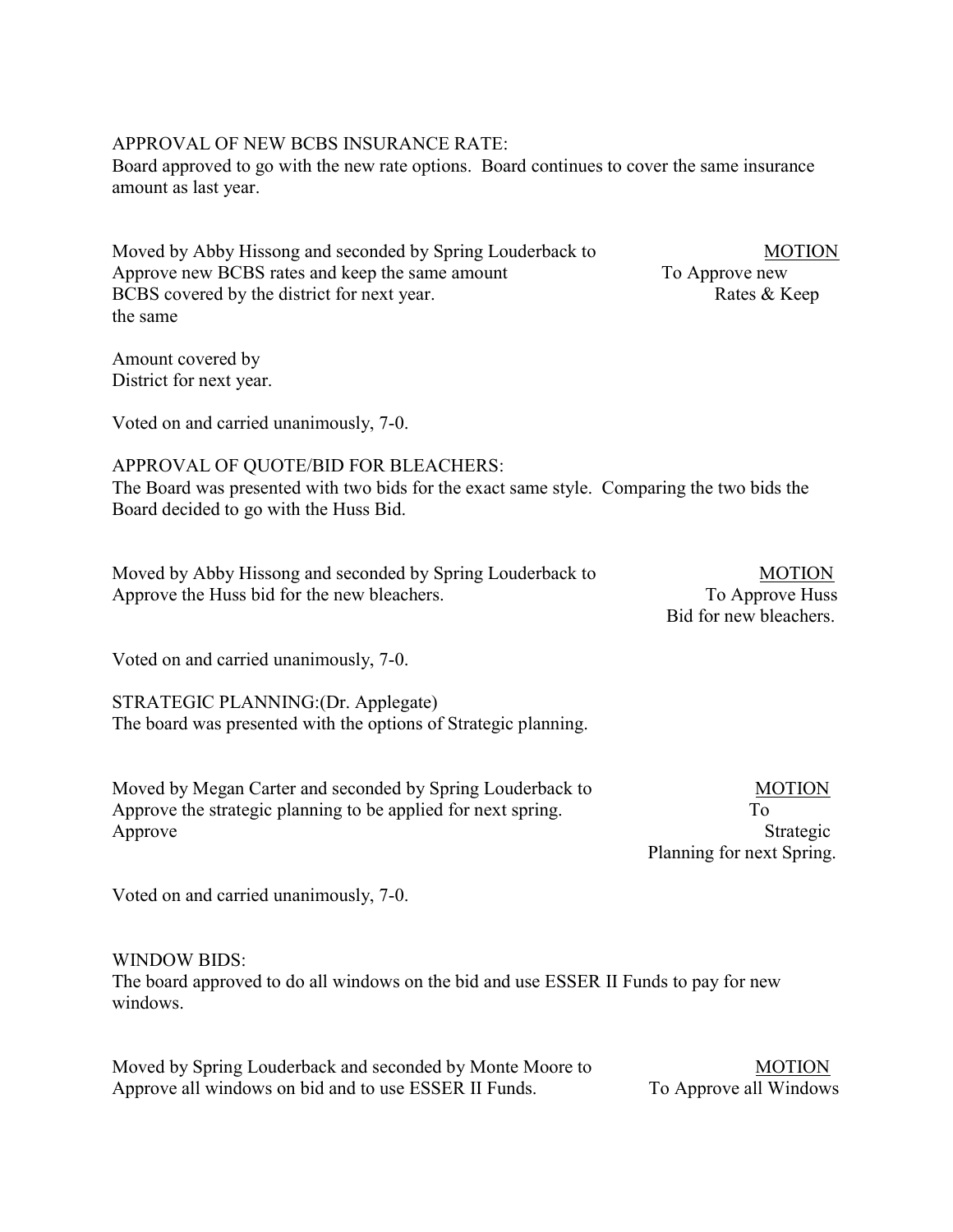On bid and use ESSER II **Funds.** 

Voted on and carried unanimously, 7-0.

# 6TH GRADE PARTICIPATING IN JR. HIGH SPORTS:

Brandon Gehring presented to the board about the information that he has inquired. He said 6th graders will only be able to participate in activities that KHSAA approves.

Moved by Megan Carter and seconded by Kris Mathews to MOTION Allow 6th graders to participate in activities approved To Allow 6th Graders By KHSAA. To participate Activities

approved by KHSAA

Voted on and carried, 6-1. Vote Against 6th Grade Participate in Activities approved by KHSAA (Monte Moore)

HIRE 5TH GRADE TEACHER: (Brandon Gehring) Board at this time gave Brandon Gehring to hire a 5th grade teacher.

Moved by Abby Hissong and seconded by Roger May to MOTION Allow Brandon Gehring to hire a 5th grade teacher if To Allow Brandon Applicant is suitable for the position. Gehring Hire 5th Grade

 Teacher suitable for the position.

Voted on and carried unanimously, 7-0.

#### SUMMER HELP:

Board discussed hiring summer help for the school. Would Like 1 inside/ 1 Outside/ 1 Tech. This would be enough to handle projects during the summer.

Moved by Spring Louderback and seconded by Kris Mathews to MOTION Advertise for Summer help with the following position available To Advertise for 1 Inside/ 1 Outside/ 1 Tech. Summer Help with the

 Following Position 1 Inside/ 1 Outside/ 1 Tech.

Voted on and carried unanimously, 7-0.

Dr. Joel Applegate, Superintendent provided a report. Dr. Joel Applegate reported on the following: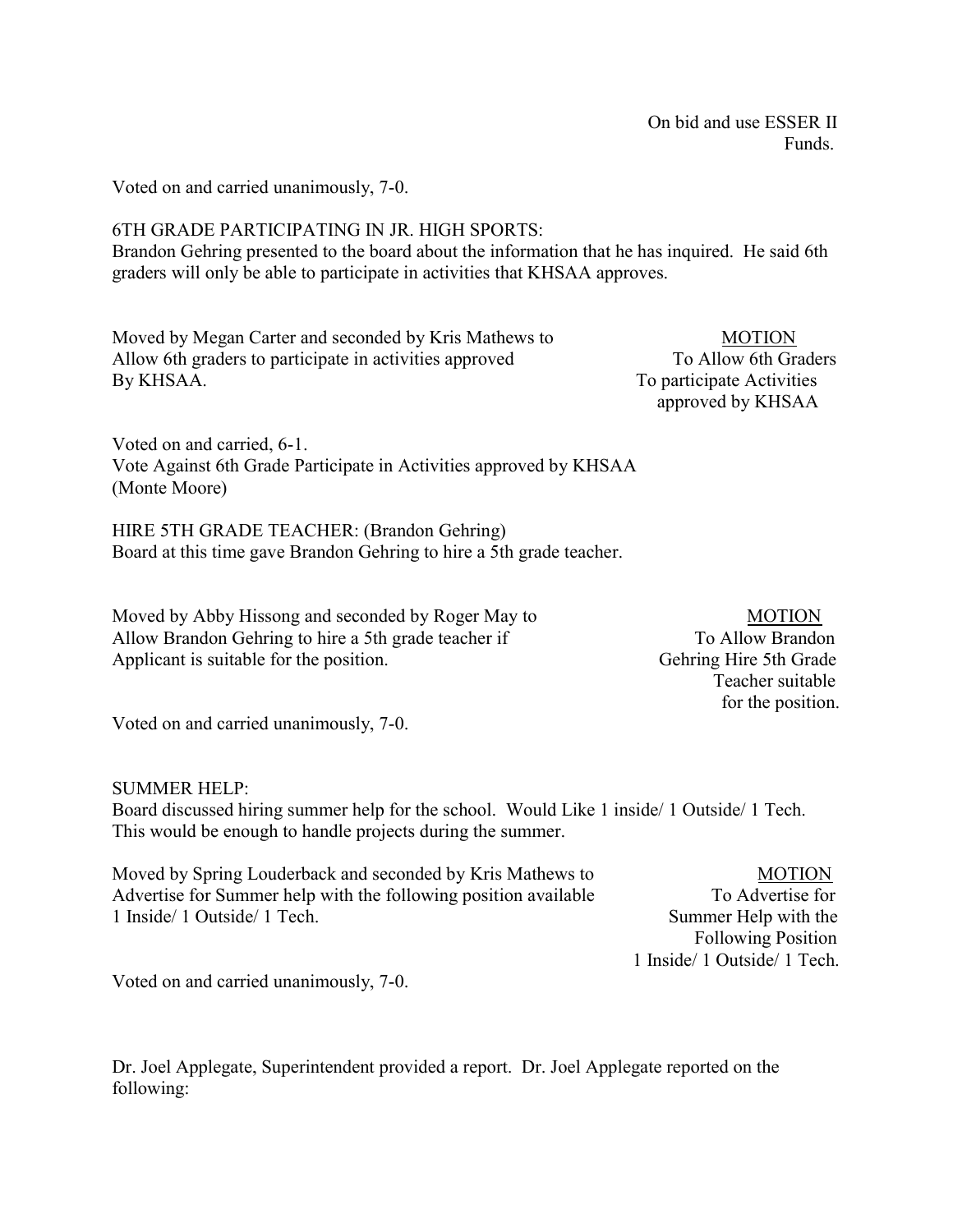\*Supt. Council update \*Fastbridge - common assessment for our district \*Finding members to be on our OVT. Need two more members and one needs to be the chair. \*ESSER II Mtg - discussion and updates to questions asked \*Bathrooms at OES - Change bid to touchless \*Rental Houses \*Leaks on Roofs - Wray Roofing

Board member workshop opportunities were discussed:

Board discussed scholarships that were received and the amount that each one would receive.

An Executive session is needed to discuss 2021-2022 Negotiations and for Personnel.

| Moved by Roger May and seconded by Spring Louderback to go into   | <b>MOTION</b> |
|-------------------------------------------------------------------|---------------|
| executive session to discuss 2021-2022 Negotiations and Personnel | Executive     |
| Contracts negotiations under KOMA, and the open meeting           | Session       |
| will resume in the High School Library at 10:38 P.M.              |               |
| With only the board in attendance and Dr. Joel Applegate.         |               |

No Action was taken.

An Executive session is needed to discuss 2021-2022 Negotiations and for Personnel.

Moved by Roger May and seconded by Spring Louderback to go into MOTION executive session to discuss 2021-2022 Negotiations and Personnel Executive Contracts negotiations under KOMA, and the open meeting Session will resume in the High School Library at 10:55 P.M. With only the board in attendance and Dr. Joel Applegate.

No Action was taken.

President Doug Brown called the meeting back into open session at 10:55 P.M.

| Moved by Megan Carter and seconded by Spring Louderback to | <b>MOTION</b> |
|------------------------------------------------------------|---------------|
| adjourn the meeting.                                       | Adjournment   |

Voted on and carried unanimously, 7-0.

Meeting adjourned at 11:00 P.M.